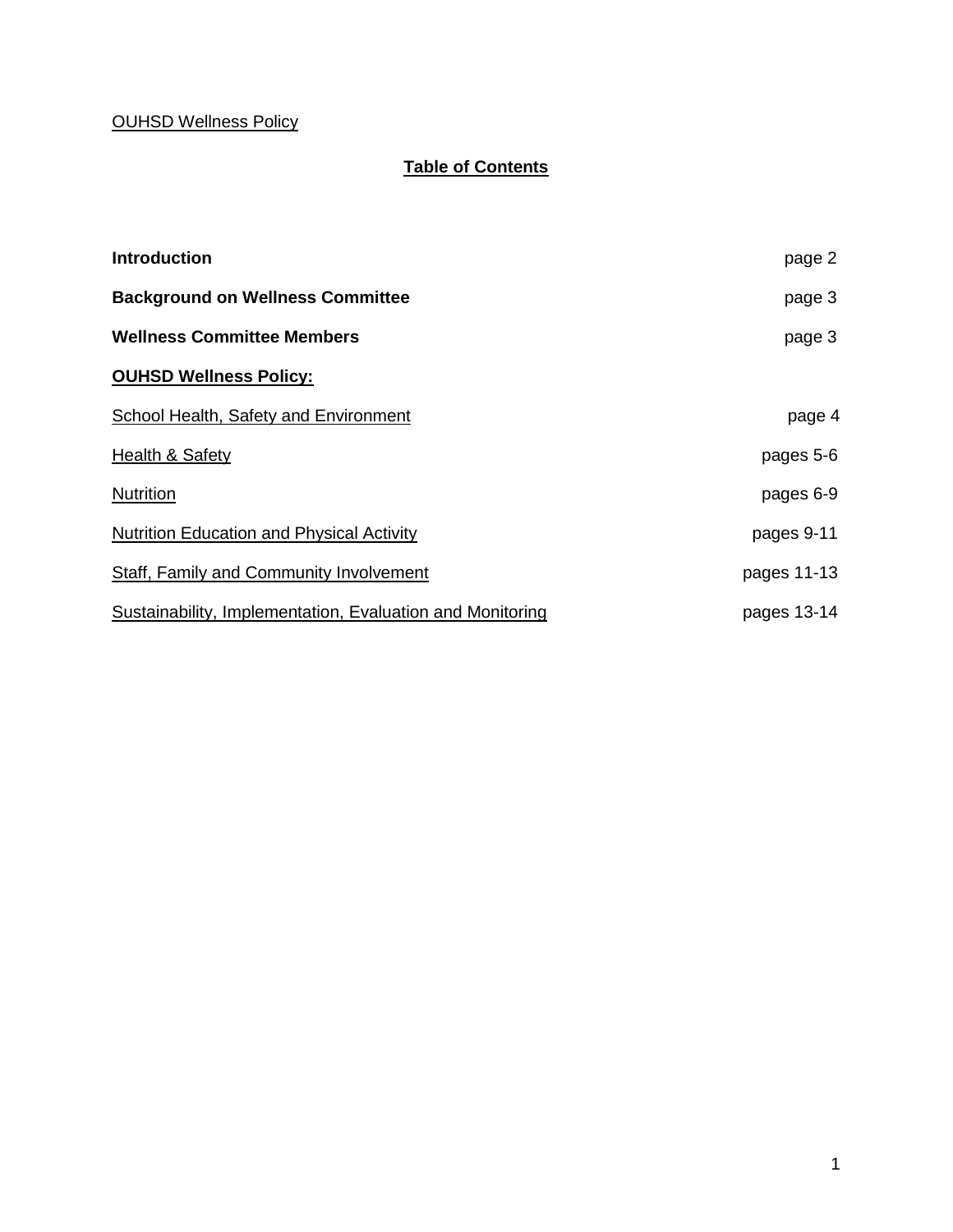#### **Introduction to the Oxnard Union High School District Wellness Policy**

Oxnard Union High School District is committed to the optimal development of every student. The District believes that for students to have the opportunity to achieve personal, academic, developmental, and social success, we need to create positive, safe, and health-promoting learning environments at every level, in every setting, throughout the school year.

Therefore, this policy outlines the District's approach to ensuring environments and opportunities for all students to practice healthy lifestyles through improved nutrition, physical activity and social-emotional development. This wellness policy establishes goals and procedures to ensure that:

- OUHSD will engage stakeholders including, but not limited to: students, parents, teachers, nutrition service professionals, school health professionals, the Board of Education, school administrators, physical education teachers, and other interested community members in developing, implementing, monitoring and reviewing district-wide nutrition, health, wellness and physical activity policies.
- Students receive quality nutrition education that helps them develop lifelong, healthy eating behaviors.
- Students have opportunities, support, and encouragement to be physically active on a regular basis.
- Student wellness liaisons will collaborate with student groups and site/district staff to review and promote social emotional, mental health, and overall wellness resources and events on campus.
- Foods and beverages sold or served at school starting at midnight and up to one half hour after the school day, including fundraisers, will meet the state and federal nutrition regulations that pertain to Nutrition Services (Healthy Hunger Free Kids Act 2010).
- Qualified child nutrition professionals will provide students with access to a variety of affordable, nutritious, and appealing foods that meet the health and nutrition needs of students. School sites will provide a clean, safe and pleasant setting in which to enjoy the meals, including adequate time (at least 20 minutes) and seating for all students to eat.
- The schools' nutrition education and physical education programs shall be consistent with the expectations established in the state's curriculum frameworks in content standards and, as appropriate, shall be integrated into other academic subjects.

This policy applies to all students, staff, and schools in the District.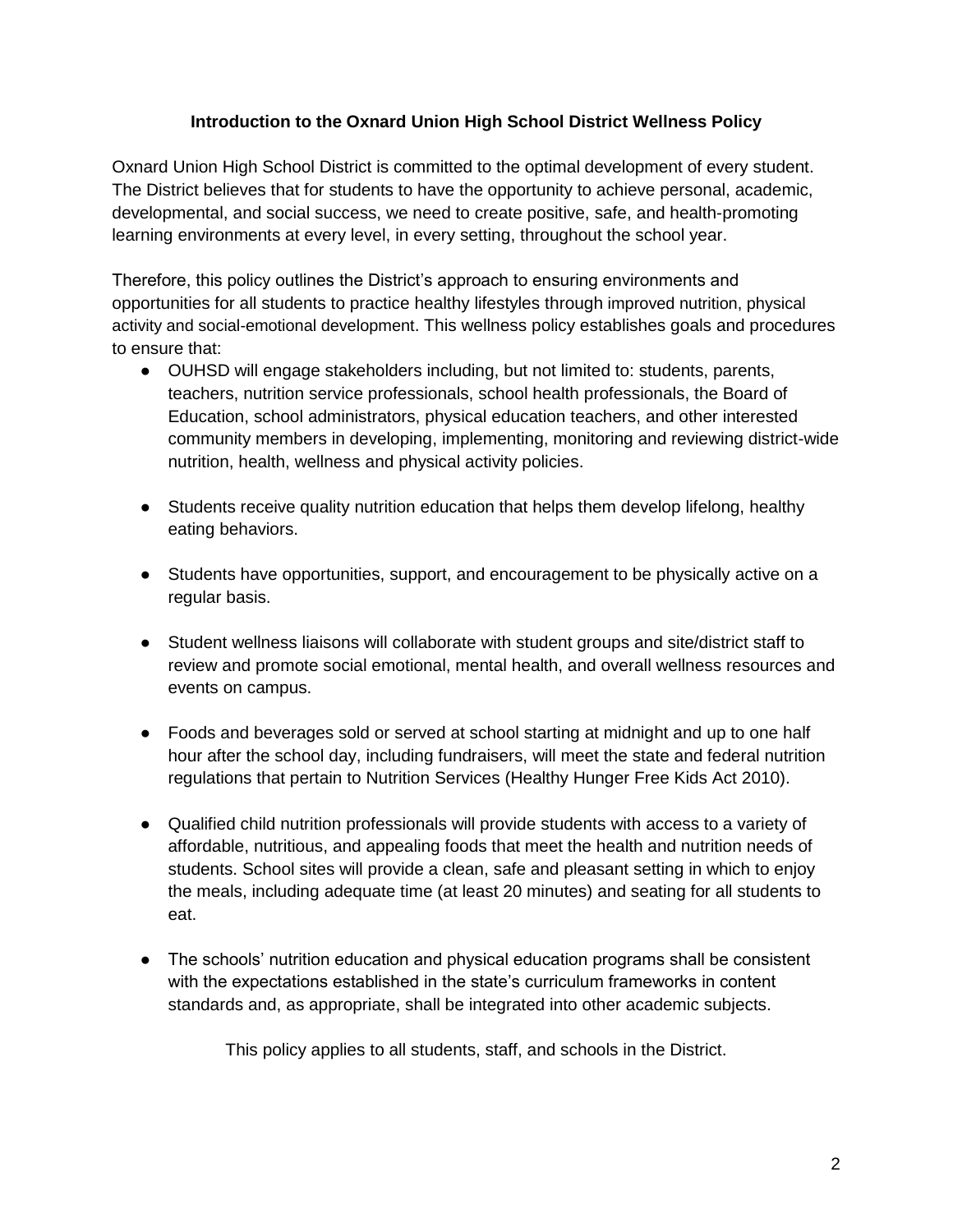#### **Background on the Wellness Policy Committee**

Under the Healthy Hunger-Free Kids Act (HHFKA) of 2010, including the final 2016 ruling, the federal government reauthorized child nutrition programs in school districts nationwide, and included a section that specifically addresses Local School Wellness Policies. The objectives of the HHFKA include enhancing existing Local School Wellness policy requirements by strengthening implementation and assessment of the policies, and expanding public input in both wellness policy development and reporting.

As a result of the new regulations, OUHSD began the process of updating its existing Wellness Policy. As with the previous policy, OUHSD formed a Wellness Policy Committee. The committee was composed of community and district stakeholders. The task of this committee was to update the existing Wellness Policy by incorporating new federal and state objectives.

The overarching goal of the Wellness Policy Committee is to promote health and wellness, and to convey positive, consistent messages to all District students in accordance with current law. Our goal is to support students and enable them to achieve more by learning healthy behaviors that will benefit them for the rest of their lives.

#### **2020-2021 Wellness Policy Committee Members**

Samantha Cade-Mnisi, Program Coordinator, HealthCorps Diane Garcia, Nurse, Health Services, Rio Mesa High School Stephanie Gillenberg, Director of Nutrition Services, OUHSD Hilda Gomez, Compensatory Parent Liaison, Compensatory Education Claudia Grafenstein, Teacher, Science/Physical Education, Adolfo Camarillo High School Maricruz Hernandez, Director Instructional Support Services, Education Services Anna Jackson, Farm to School Consultant, Student Support Services Shannon Houston Scott, Director, Student Support Services Darlene Hooks, Cafeteria Manager, Oxnard High School Elizabeth Tobias, Student Intervention Specialist, Condor High School Tom Voshell, Teacher, Physical Education, Channel Islands High School Carrie Wolfe, TUPE/PBIS Coordinator, Student Support Services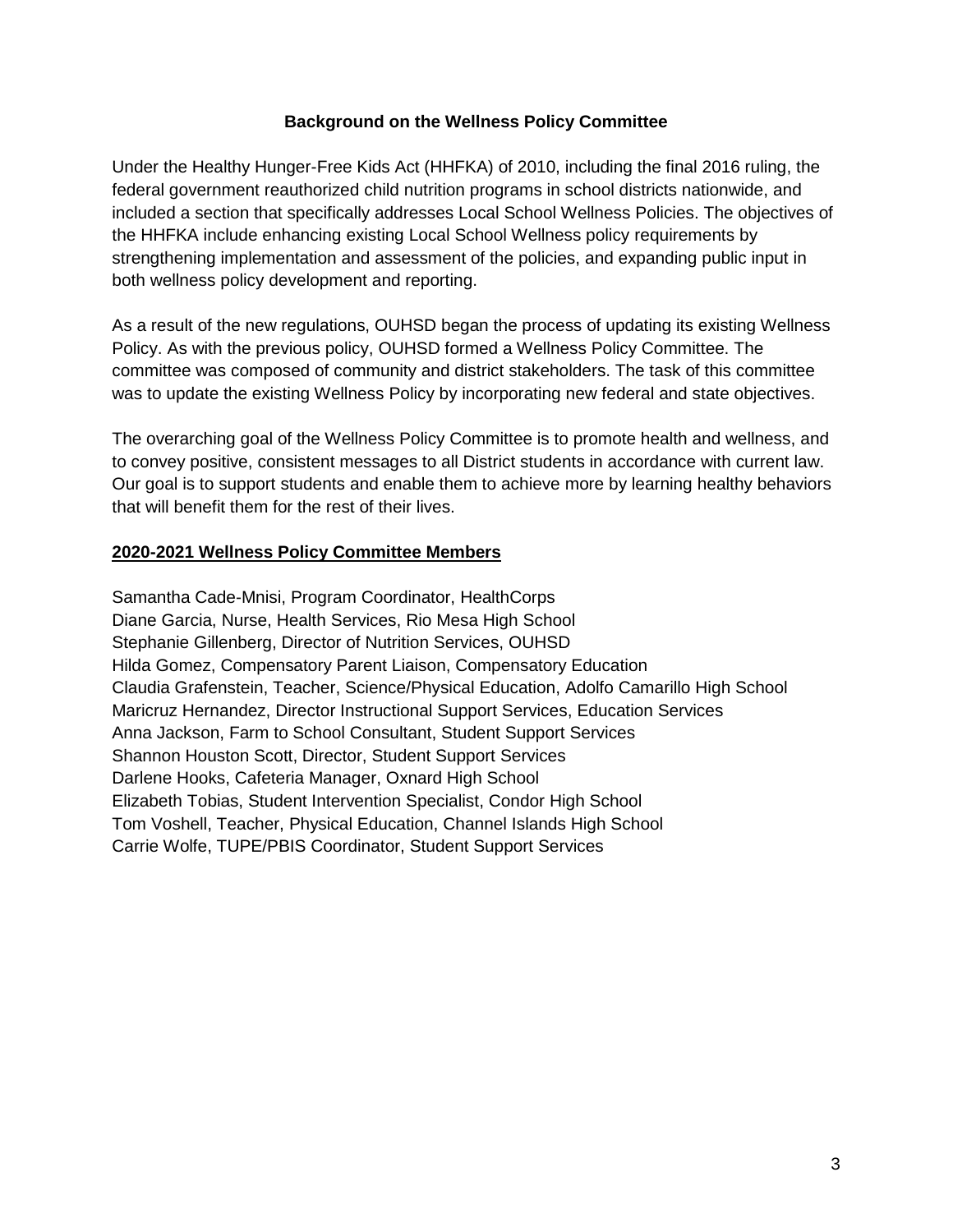### **Oxnard Union High School District Wellness Policy**

#### **School Health, Safety, and Environment**

OUHSD believes all students should be educated in learning environments that are safe, drug free, and conducive to learning. OUHSD believes schools play a critical role in promoting healthy and safe behaviors that encourage students to establish lifelong healthy habits. Improving student health and safety increases students' capacity to learn, reduces absenteeism, and improves physical fitness and mental alertness.

OUHSD will continue to provide and promote a safe environment during the school day and during all school related functions.

• The Superintendent or designee shall encourage parents/guardians, students, food service employees, physical education teachers, school health professionals, Board members, school administrators, and members of the public to participate in the development, implementation, and periodic review and update of the District's student wellness policy.

• To fulfill this requirement, the Superintendent or designee shall appoint a district wellness committee whose membership shall include representatives of these groups. He/she also may invite participation of other groups or individuals, such as health educators, curriculum directors, counselors, before-and after-school program staff, health practitioners.

• The district wellness committee shall advise the district on health-related issues, activities, policies, and programs through the development of specific school site wellness councils. The district wellness committee and the school site wellness councils will work together to plan, implement and evaluate activities that promote and sustain the wellness policy goals within the school community.

• In order to ensure that students have access to comprehensive health services, the district may provide access to health services.

• The Board recognizes that a safe, positive school environment is also conducive to students' physical and mental health, and thus prohibits bullying and harassment of all students, including bullying on the basis of weight or health condition. Schools will promote through ASB "antibullying", "anti-drug" week, and digital citizenship in an ongoing effort to promote positive behavior and encourage healthy choices.

• The Superintendent or designee shall encourage school organizations to use healthy food items or non-food items for fund-raising purposes. He/she also shall encourage school staff to avoid the use of non-nutritious food as a reward for students' academic performance, accomplishments, or classroom behavior.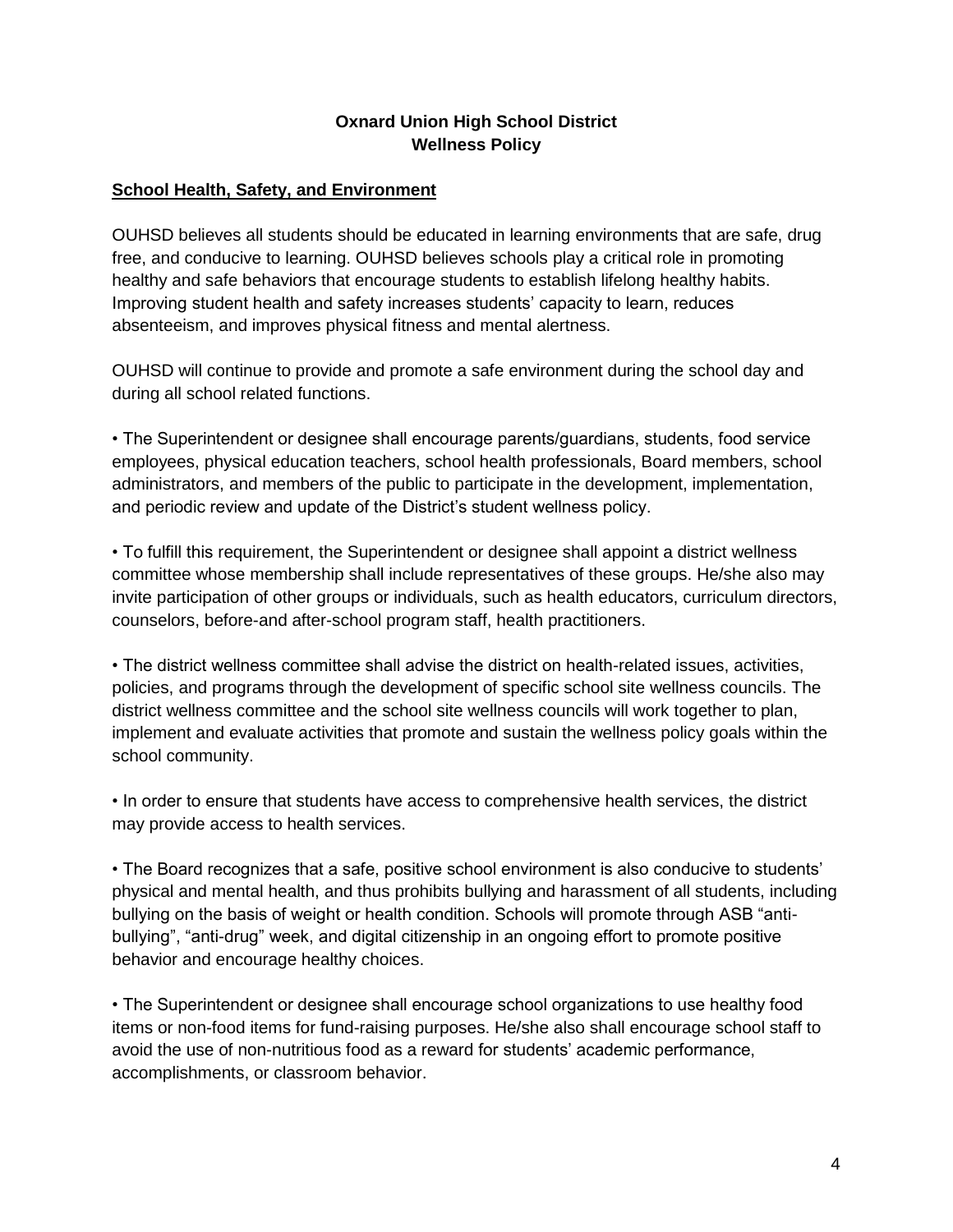### **Health & Safety**

1. Physical Environment, Health & Safety

- District safety committees are formed to address specific school site concerns ensuring compliance with emergency procedures.
- Annual updated emergency plans are provided through annual school site safety plans submitted each October.
- Students will be taught campus safety rules. Infractions will be referred to the appropriate school employee promptly.
- School sites will monitor grounds/equipment and refer potential hazards for repair with the OPRA system promptly.
- Staff will be informed of and follow district safety regulations.
- School sites will promote a drug-and substance-free environment and will encourage making healthy choices at home and at school.
- School sites will enforce an "anti-bullying" policy and encourage social tolerance and respect for others.
- First Aid kits are made available through the health office and within each classroom at school sites.
- Emergency preparedness supplies will be made available at each school site in the case of disasters. School site nurses inventory items and restock as necessary.
- Annual "drug free" awareness training is provided to all students within the 9th grade curriculum.

### 2. Social/Psychological Health

- School sites will have a protocol in place for detection and referral of students who have potential for harm to self or others.
- In order to ensure that students have access to comprehensive health services and mental health services, the District will provide access or referrals to health services and mental health services at, or near, District school and/or may provide referrals to community resources through school site nurses, counselors, and student intervention specialists.

# 3. Health Services

- The Health Services program is a critical means to improving both education performance and well-being of the students.
- Health Services staff shall be fully supportive of Wellness Policy regulations and promotion of health and wellness activities.
- Health Services will promote attendance by communicable disease surveillance, encouraging healthy habits, and injury prevention.
- Health Services will provide local community resources for health care, health insurance, and health education, including low-and no-cost resources to students, their families, and staff.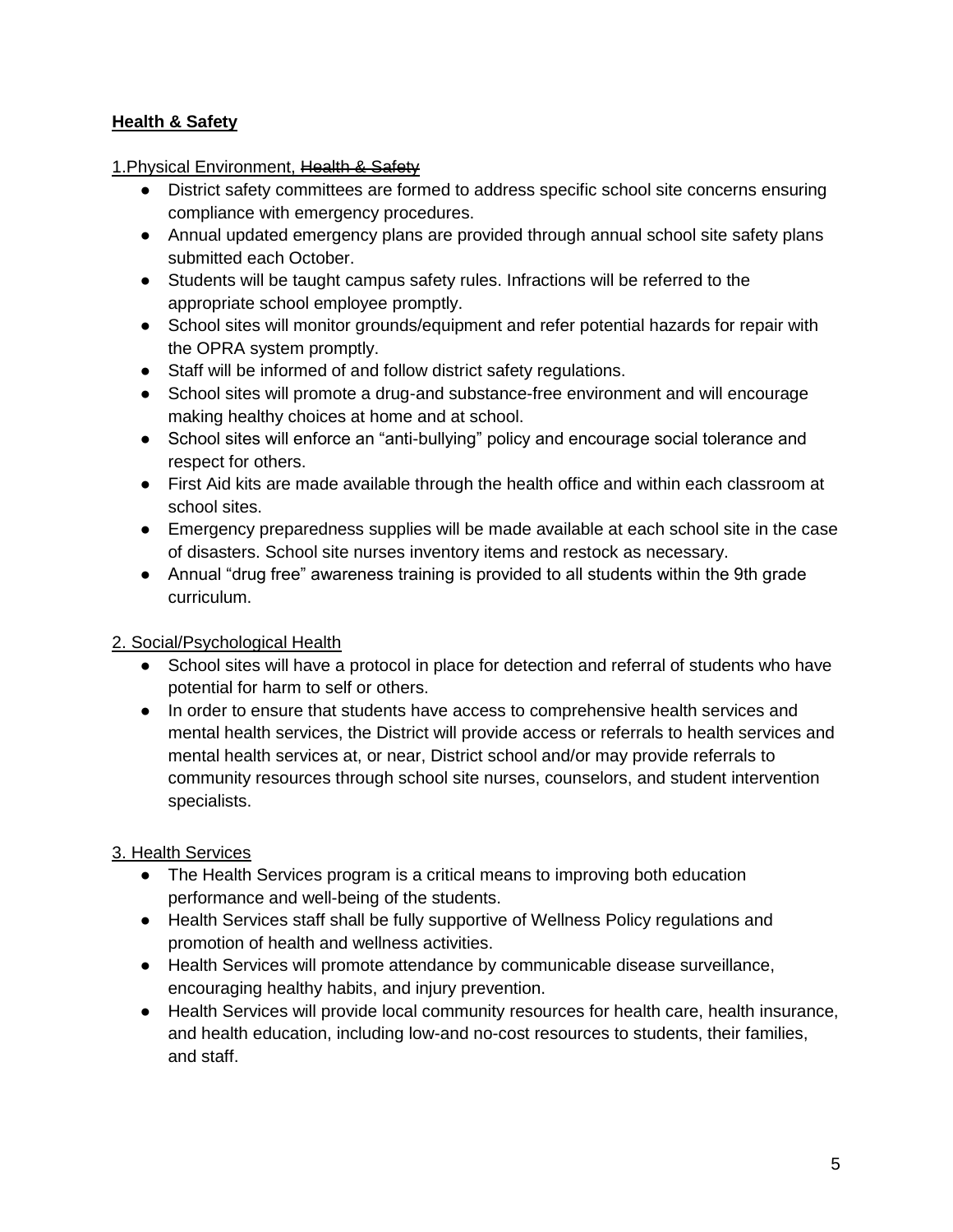● District Nurses (or designee) will provide information on nutrition, respiratory management, disease prevention and detection, vape and tobacco cessation, emotional wellness, and other health and wellness opportunities to students and staff.

### 4. Health Education

OUHSD will encourage health education to students designed to motivate and help students maintain and improve their health, prevent disease and avoid health-related risk behaviors.

- District staff will use a health education curriculum consistent with state standards for health education.
- Schools will be encouraged to provide education events to support and teach healthy choices through the classrooms, school assemblies, and peer to peer education.
- School assemblies will incorporate health and wellness awareness through quest speakers, health fairs for students, as well as the community and families.

# **Nutrition**

### 1. Nutrition Services

Oxnard Union High School District (OUHSD) is committed to serving healthy meals to children, with plenty of fruits, vegetables, whole grains, and fat-free and low-fat milk. Meals will be moderate in sodium, low in saturated fat, low in sugar, and have zero grams trans fat per serving (as verified by Product Specifications). The meals will meet the nutrition needs of school children within their specified calorie requirements, as outlined in the Healthy Hunger Free Kids Act (HHFKA) 2010 and the 2016 final rule.

The District recognizes the importance of promoting healthy food within all schools in the district. Therefore, all schools within the District participate in USDA Child Nutrition Programs, including the National School Lunch Program (NSLP) the School Breakfast Program (SBP), the At Risk Afterschool Supper program and the Summer Food Service Program (SFSP). These programs follow the Healthy Hunger Free Kids Act 2010/2016.

1. For all foods available on each campus during the school day, the district shall adopt nutrition standards in compliance with the Healthy Hunger Free Kids Act 2010/2016; this supports the objectives of promoting student health and reducing childhood obesity.

2. In order to maximize the district's ability to provide nutritious meals and snacks, all district schools shall participate in available federal school nutrition programs, including the National School Lunch and School Breakfast Programs, as well as the At Risk Afterschool Supper programs.

3. The Board believes that foods and beverages sold to students at district schools, including those available outside the district's nutrition services program should support the health curriculum and promote optimal health. Nutritional standards adopted by the district for food and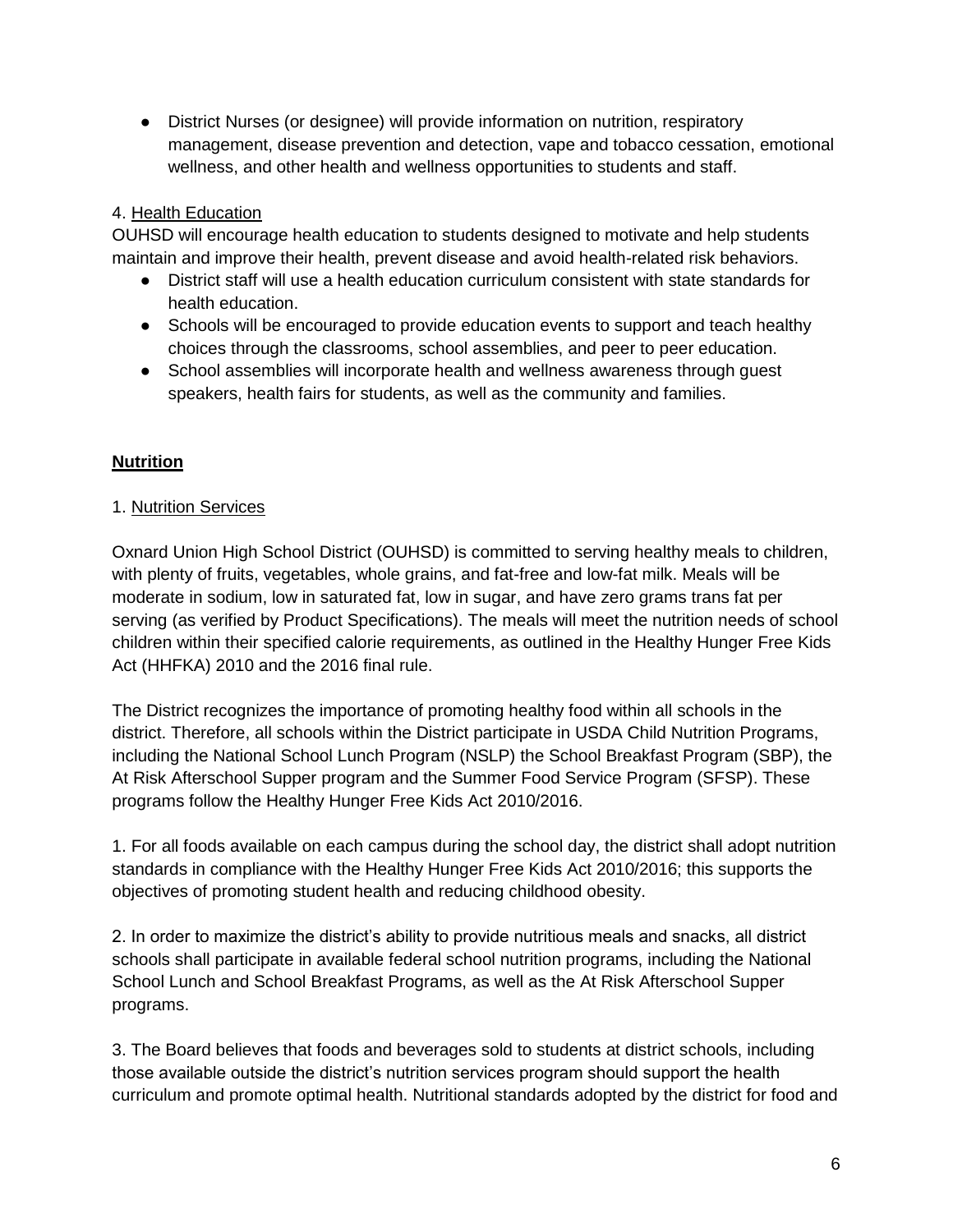beverage sold through Nutrition Services, student stores, vending machines, or other venues, shall meet or exceed state and federal nutrition standards.

4. The Superintendent or designee shall encourage school organizations to use healthy food items or non-food items for fund-raising purposes, and all fundraisers involving food will comply with the USDA Smart Snack guidelines. The Superintendent or designee also shall require school staff to avoid the use of non-nutritious foods as a reward for students' academic performance, accomplishments, or classroom behavior.

5. The Superintendent or designee shall provide access to free, potable water during meal times in the food service area in accordance with Education Code 38086 and 42 USC 1758, and shall encourage students' consumption of water by educating them about the health benefits of water and serving water in an appealing manner.

# 2. Food and Nutrition Standards

- Each school ensures foods and beverages sold and served on the school campus starting at midnight and up to one half hour after the school day will comply with the California Education code, California Code of Regulations and standards set in Healthy Hunger Free Kids Act 2010/2016.
- Each school will encourage fundraising efforts that support healthy eating by selling nonfood items or foods that are low in fat, sodium and added sugars following the Competitive Food Regulations Smart Snacks initiative within HHFKA 2010/2016.
- Documentation of nutrition information for foods sold or served outside of Nutrition Services on school campuses, starting at midnight and up to one half hour after the school day, shall be provided to the Director, Nutrition Services prior to any food related fundraisers.
- No food outside the NSLP (reimbursable meal program) may be prepared on campus (with the exception of curriculum).
- Following the Healthy Hunger Free Kids Act 2010/2016 and Smart Snack Rules, Nutrition Standards (USDA and CDE policies) will apply in all locations and through all services where foods and beverages are sold, which may include, but are not limited to, a la carte options in cafeterias, vending machines, school stores, and snack, food carts, and school club fundraising events.
- All cafeterias and food serving areas on school sites are inspected twice a year by the county Health Department.
- Food Safety and sanitation standards must be followed at all school-related events (including Booster Clubs, parent meetings, ASB and athletic events). Any persons handling food or utensils will:
	- Wash hands properly
	- Properly hold foods as correct temperatures: cold foods at or below 40 degrees Fahrenheit and hot foods at or above 135 degrees Fahrenheit – Temperatures must be documented and filed with event/fundraiser paperwork
	- Clean and sanitize utensils, equipment and work surfaces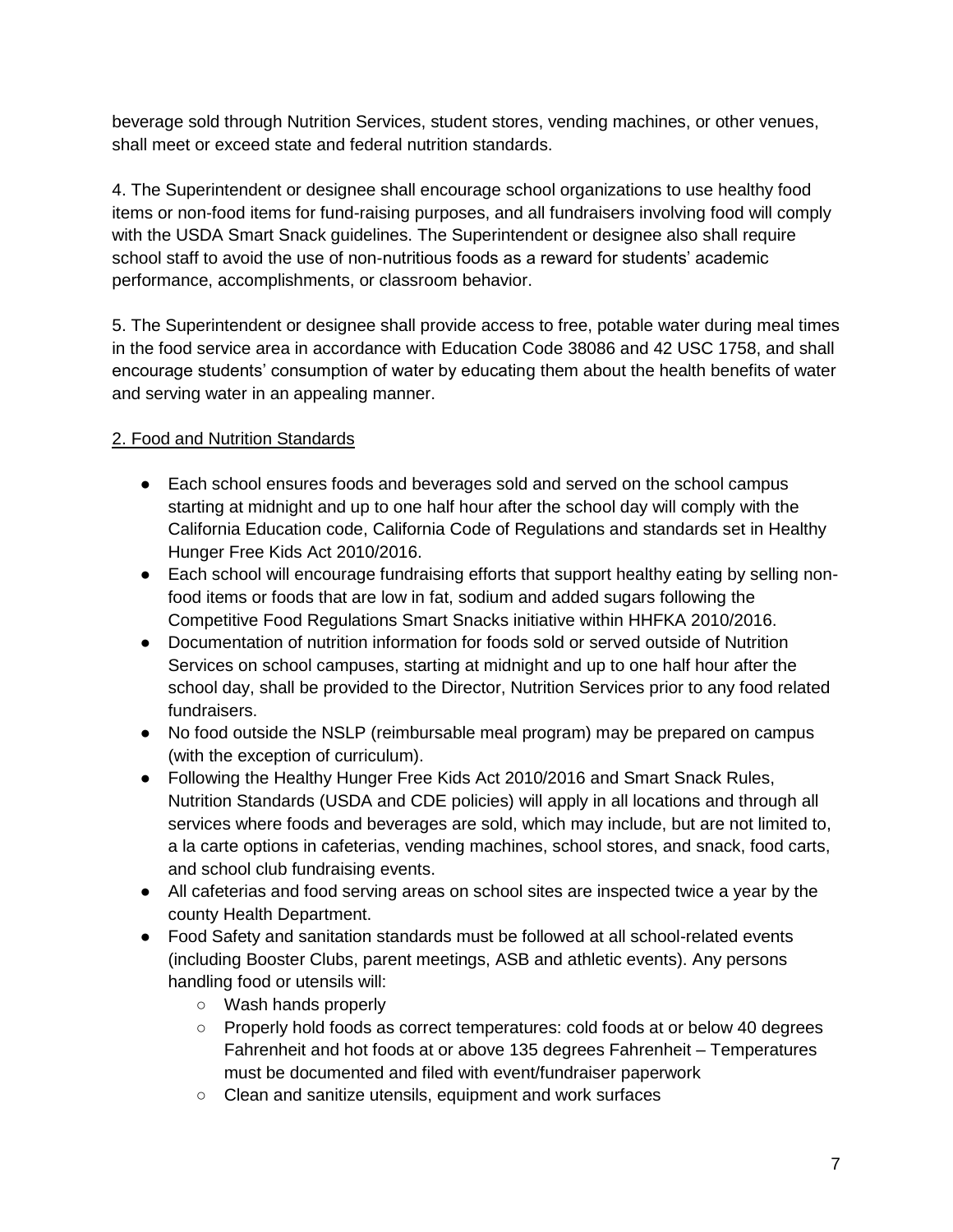- Not handle food or utensils when sick
- Not handle food with bare hands, gloves must be worn
- Remove and discard any leftover food from the area
- To reinforce the school's nutrition standards, each school discourages the marketing and advertising of noncompliant foods and beverages through signage, vending machine fronts, logos, scoreboards, school supplies, advertisements in school publications, coupon or incentive programs, free giveaways, or other means.
- The practice of students selling food for personal gain will not be tolerated due to the dangers of spreading foodborne illness within the school community.
- Faculty lounges and other staff accessible locations will include vending machines that promote healthy choices.
- Schools will encourage non-food rewards for recognition of classroom success and achievement.
- Homemade foods will not be allowed to be sold or shared in classroom parties for students during the school day. This does not apply to students' lunches and snacks brought from home for individual consumption.

### 3. Encourage Healthy Food and Beverage Choices

- The District will promote healthy food and beverage choices and practices for all students throughout the school campus, as well as **encourage participation** in school meal programs. This promotion will occur through at least these specific areas:
- Meals are accessible to all students and will cater to special diets and individual needs as communicated to Nutrition Services.
- Students are provided at least 20 minutes to eat their lunch; and do not need to wait more than ten minutes in line to buy lunch.
- Meals are appealing and attractive to students.
- Meals are served in clean and pleasant settings.
- Meals meet or exceed current nutrition requirements established by local, state, and Federal statutes and regulations.
- Daily fruit and vegetable options are displayed in a location in the line of sight and reach of students.
- The Superintendent and designee will encourage the development of a Student Wellness Officer at each site. SNAC Student Wellness Officer will assist with promotion of healthy behaviors through development of school wide events which tie into the district's overall health and wellness goals.
- Student Wellness Officer will promote participation and support in the schools Nutrition Services program by reaching out to students, faculty, and parents with opportunities for Nutrition Services menu tasting events, as well as providing information to ASB regarding proper processes for school fundraisers and events during the school day.
- Farm to School Program is supported by the district and will ensure that Nutrition Services provides fresh, locally grown, and high quality produce for students.
- Student Wellness Officer leads efforts to include student feedback about school meals using surveys, taste testing opportunities that will inform menu development.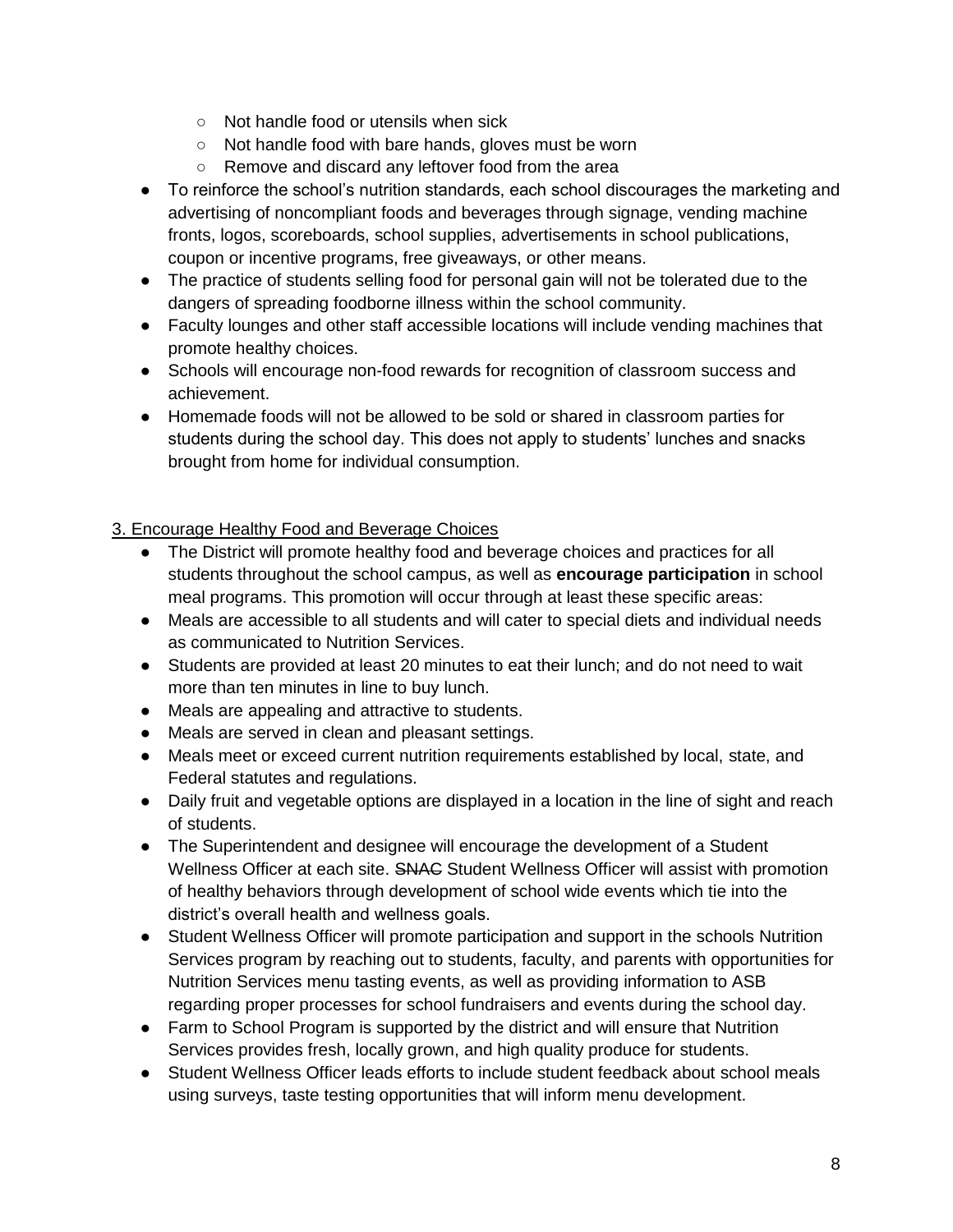- Student artwork is displayed in the service and/or dining areas.
- Daily announcements are used to promote and market menu options.
- Menus are posted on the District website and will include nutrient content and ingredients.
- Nutrition information for all programs (i.e. SBP, NSLP, Supper Meals and Summer Meals) offered within the District will be provided to parents and students via the Nutrition Services department website.
- ASB Directors will require all food related events and food items sold at fundraisers to be included on Calendar Request forms or other paperwork needed for fundraiser approval, to ensure compliance with District nutritional standards and avoid competing with the Nutrition Services program.
- All foods and beverages available on the school campus will promote optimal health and will meet or exceed state and federal guidelines.
- Nutrition Services employs well-prepared staff, efficiently serving appealing choices of compliant, nutritious foods at meal times.
	- All staff members, especially those serving, have been trained to politely prompt students to select and consume the daily fruit and vegetable options with their meal.
	- The department will provide professional development for Nutrition Services staff on the Wellness Policy requirements.
	- Annual training on policies and procedures regarding the USDA and CDE requirements for the reimbursable meal program will be provided to all Nutrition Services Staff.
	- Nutrition Services staff will be annually trained in food safety, Hazard Analysis Critical Control Point (HACCP).

# **Education**

# 1.Nutrition Education

- The Board shall adopt goals for nutrition promotion and education, physical activity, and other school-based activities that are designed to promote student wellness in a manner that the district determines appropriate.
- The district's nutrition education and physical education programs shall be based on research, shall be consistent with the expectations established in the state's curriculum frameworks and content standards, and shall be designed to build the skills and knowledge that all students need to maintain a healthy lifestyle.
- The nutrition education program shall include, but is not limited to, information about the benefits of healthy eating for learning disease prevention, weight management, and oral health. Nutrition education shall be provided as part of the healthy education program and, as appropriate, shall be integrated into other academic subjects in the regular educational program, before-and after-school programs, summer learning programs, and school garden programs.
- It is recommended that Nutrition Education be provided within the 9th and 10th grade physical education classes, as well as in site specific specialty programs and classes.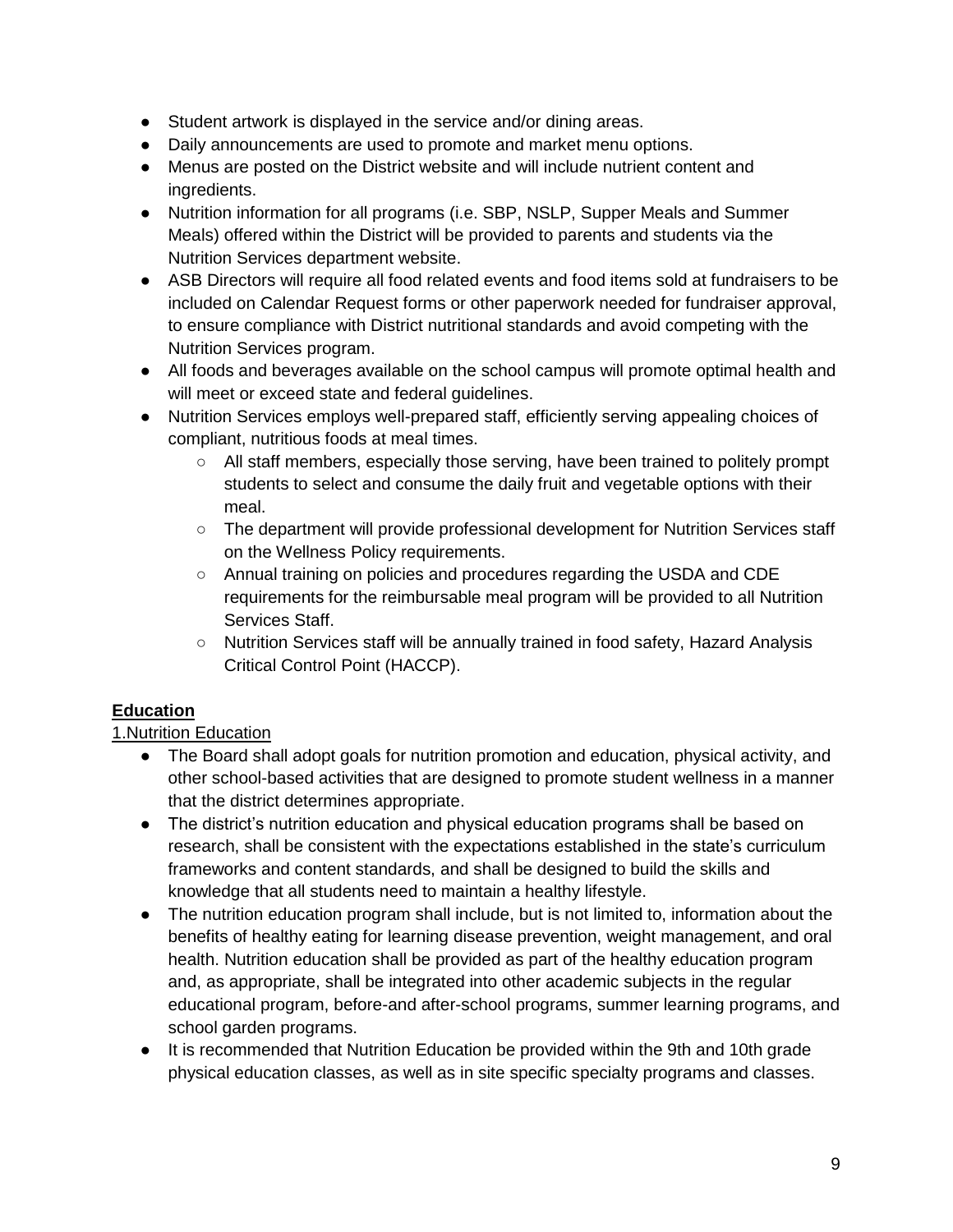- It is recommended that Nutrition Education courses are presented by a Registered Dietician/Nutrition Educator through coordinated efforts between Education Services, Curriculum, and Nutrition Services.
- Nutrition education events may be coordinated through the Student Wellness Officer.
- Nutrition education will link with school meal programs, cafeteria nutrition promotion activities, school gardens, and the district's Farm to School program.
- Utilizing school gardens for Nutrition Education engagement is a research-based strategy that encourages students to increase fruit and vegetable intake.
- Nutrition education will increase collaboration with athletic trainers, athletic directors and athletic coaches to provide student athletes additional nutrition education

### 2.Physical Activity and Physical Education

The primary goals for a school's physical activity and physical education components are to provide opportunities for every student to develop the concepts, knowledge and skills for age appropriate physical activity; maintain physical fitness; regularly participate in physical activity; and understand the short-and long-term benefits of a physically active and healthy lifestyle.

The District will provide students with physical education using an age-appropriate, sequential physical education curriculum consistent with national and state standards for physical education. The physical education curriculum will promote the benefits of a physically active lifestyle and will help students develop skills to engage in lifelong healthy habits, as well as incorporate essential health education concepts.

# 3. Physical Education (PE) Standards

- The Board shall adopt goals for nutrition promotion and education, physical activity, and other school-based activities that are designed to promote student wellness in a manner that the district determines appropriate.
- Students in grades 9-12 shall be provided opportunities to be physically active on a regular basis. Opportunities for moderate to vigorous physical activity shall be provided through physical education courses and may also be provided through the following: Marching Band, school athletic programs, extracurricular programs and school clubs, before-and after school programs, programs encouraging students to walk or bicycle to and from school, in-class physical activity breaks, and other structured and unstructured activities.
- Students unable to participate in PE are offered alternative assignments and adaptive PE or medical PE programs.
- The Board may enter into a joint use agreement or memorandum of understanding to make district facilities or grounds available for recreational or sports activities outside the school day, and/or to use community facilities to expand student's access to opportunity for physical activity.
- The district's nutrition education and physical education programs shall be based on research, shall be consistent with the expectations established in the state's curriculum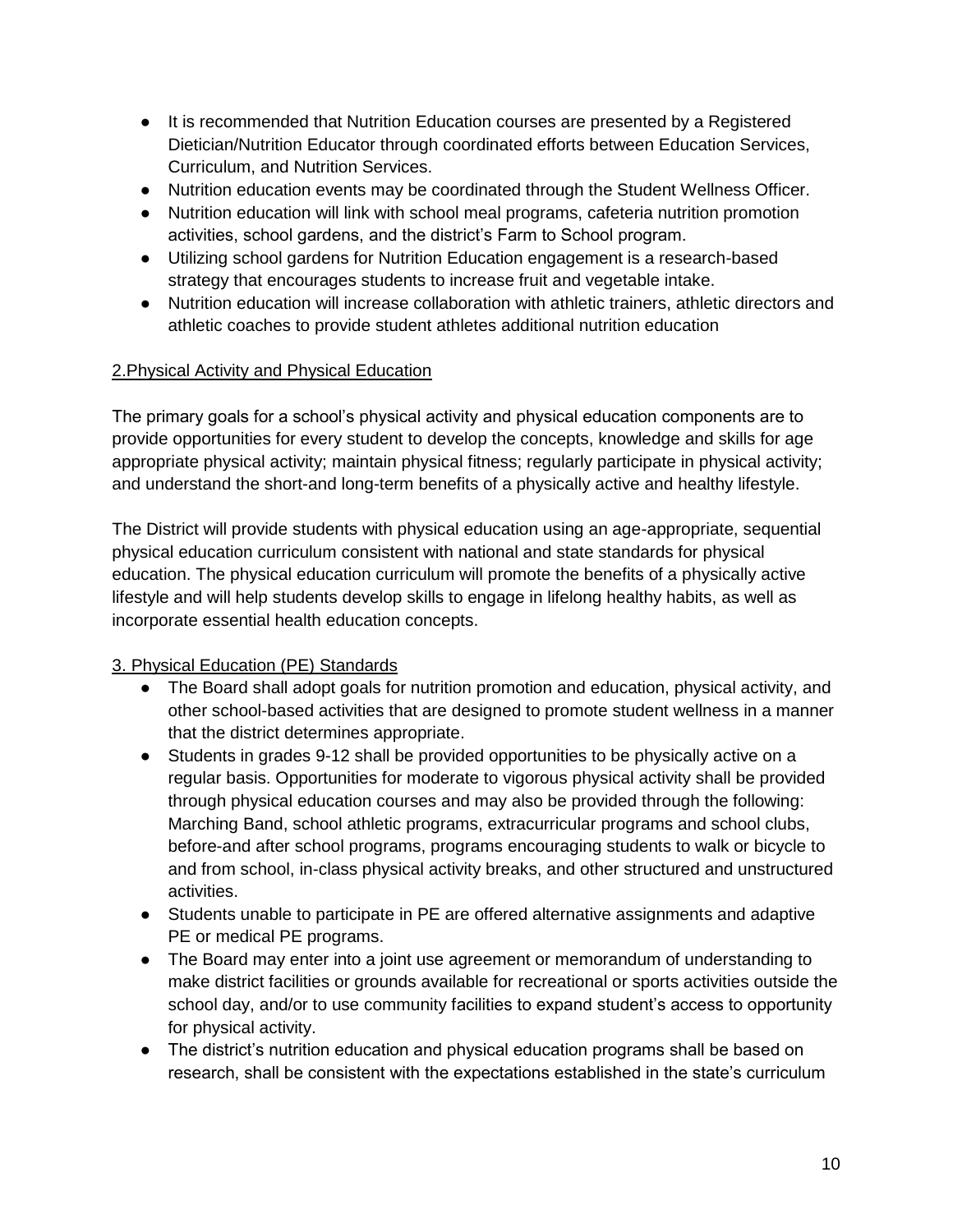frameworks and content standards, and shall be designed to build the skills and knowledge that all students need to maintain a healthy lifestyle.

- The District's physical education curriculum will follow the California State Physical Education K-12 Standards.
- All secondary students are required to take the equivalent of two academic years of physical education.
- The District's physical education program will support student physical fitness through individualized fitness and activity assessments, and will use criterion-based reporting for each student.
- The District recognizes that students are more attentive and ready to learn if provided with periodic breaks when they can be physically active or stretch. Thus, students will be offered periodic opportunities to be active or to stretch throughout the day on all or most days during a typical school week.
- The District will provide resources and links to resources, tools, and technology with ideas for physical activity breaks.
- Schools will encourage family and community members to support programs outside of the school that promote a healthy active lifestyle. Signage will be posted and information sent home regarding physical activity opportunities.

### **Staff, Family and Community Involvement**

OUHSD will integrate wellness activities across the entire school setting; from Nutrition Services, other food and beverage venues, and physical activity facilities. OUHSD will coordinate and integrate other initiatives related to physical activity, physical education, nutrition, and other wellness components so all efforts are complementary, not duplicative, and work towards the same set of goals and objectives promoting student well-being, optimal development, and strong educational outcomes.

The Superintendent or designee shall implement strategies for promoting staff wellness and for involving parents/guardians and the community in reinforcing students' understanding and appreciation of the importance of a healthy lifestyle.

- The Superintendent or designee may disseminate health information and/or the district's student wellness policy to parents/guardians through district or school newsletters, handouts, district/site meetings (parent/guardian meetings), district and school websites, and or other communications. Outreach to staff/community (parents/guardians) shall emphasize the relationship between student health and academic performance.
- In order to ensure that students have access to comprehensive health services, the district will provide access to mental and physical health services at or near district schools and/or may provide referrals to community resources.
- The Superintendent or designee shall encourage staff to serve as positive role models for healthy eating and physical fitness. He/she shall promote work-site wellness programs and may provide opportunities for regular physical activity among employees.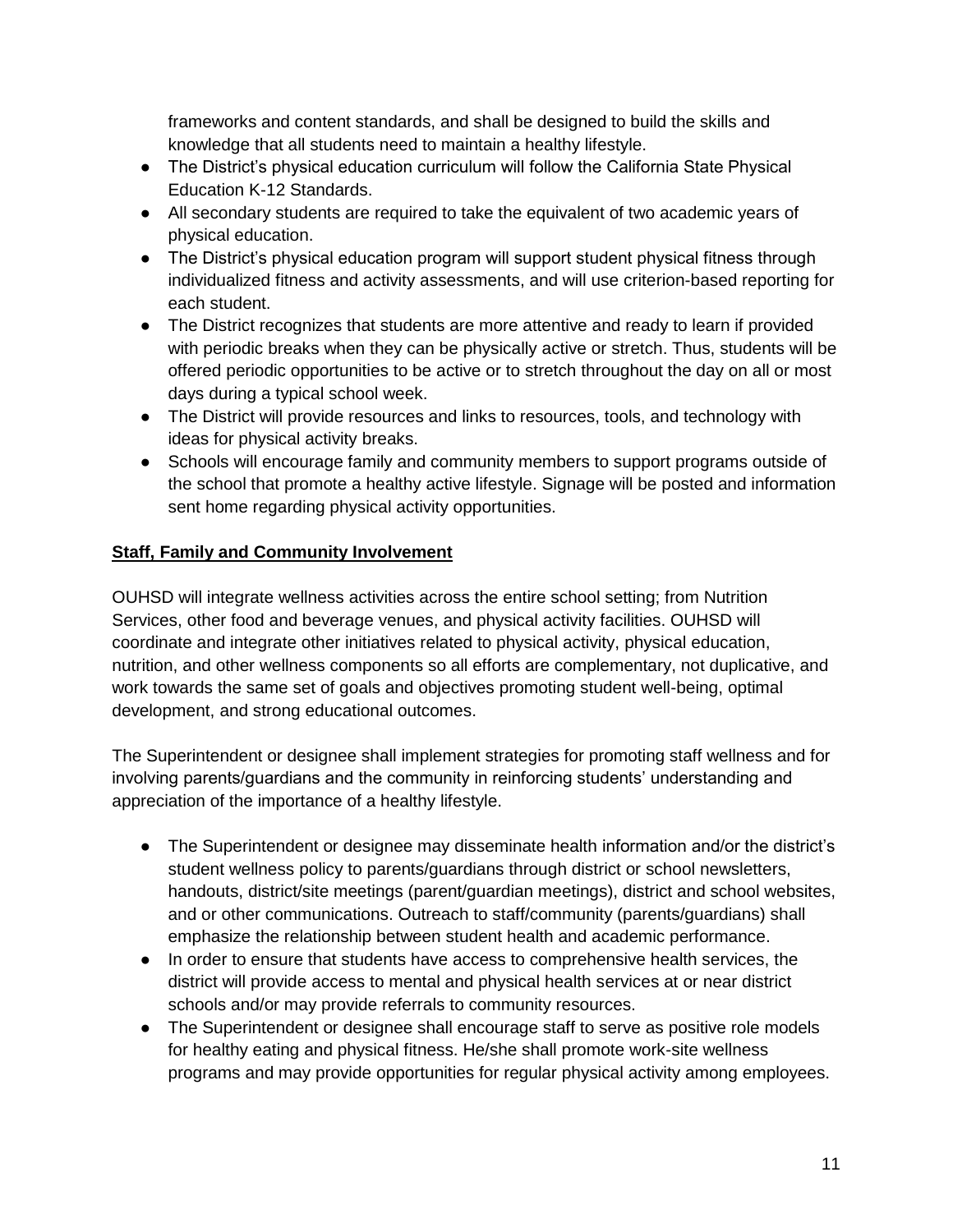- A schedule of facilities available for use before/after school hours shall be circulated to district employees (i.e. open swim hours, track, courts, etc.) for recreational purposes.
- The District/Board may promote availability to access of school site facilities for use by partnering community agencies.
- Staff wellness opportunities shall be regularly offered to district employees to enhance their health knowledge and skills.
- The Governing Board of the Oxnard Union High School District recognizes that the success of district students and programs hinges on effective personnel. The Board shall actively support staff wellness by establishing safe and supportive working conditions that will attract and retain staff members who are highly qualified and dedicated to the education and welfare of students. The District's personnel policies and related regulations shall be designed to ensure a supportive, positive climate and shall be consistent with collective bargaining agreements and in conformance with state and federal law and regulations.
- In order to ensure the health and safety of our students, community partners who want to provide health services at school sites, such as screenings, vision or dental services, vaccinations, physical exams, and others, must be coordinated through the Health & Wellness Unit of the Family, School and Community Partnerships Department. This includes one-time as well as ongoing delivery of services to students.
- School Nurses: The District will continue to provide comprehensive, equitable, and general nursing services by credentialed School Nurses to all students. Services include case management of students with chronic health conditions, state-mandated screenings and audits, special education assessments, health education, and healthrelated training.
- Through a partnership between OUHSD, Ventura County, and community-based organizations, schools provide information for important medical, mental health, and health education services for students and community members regardless of insurance status or ability to pay, and are committed to reducing the unmet need for health care services among OUHSD youth and their families.
- Behavioral Health: Because good mental health is critical to a student's ability to learn, the District shall collaborate with local and state health, mental health, and social service providers in order to offer integrated mental health services in district schools, including crisis response; and to provide equitable access to mental health and other health care services to all students within OUHSD.
- Referrals, Coordination, and COST: The District acknowledges that while our schools play a critical role in helping children access health care services, it is essential to achieve this in collaboration with local agencies and community-based organizations.
- The Superintendent (or designee) will develop opportunities for parents to participate in health and wellness classes through the parent center.
- The Superintendent and designee will encourage the development of a Student Wellness Officer at each site. The Student Wellness Officer will reach out to students, parents, and the community in an effort to promote the district's commitment to health and wellness for all staff and students.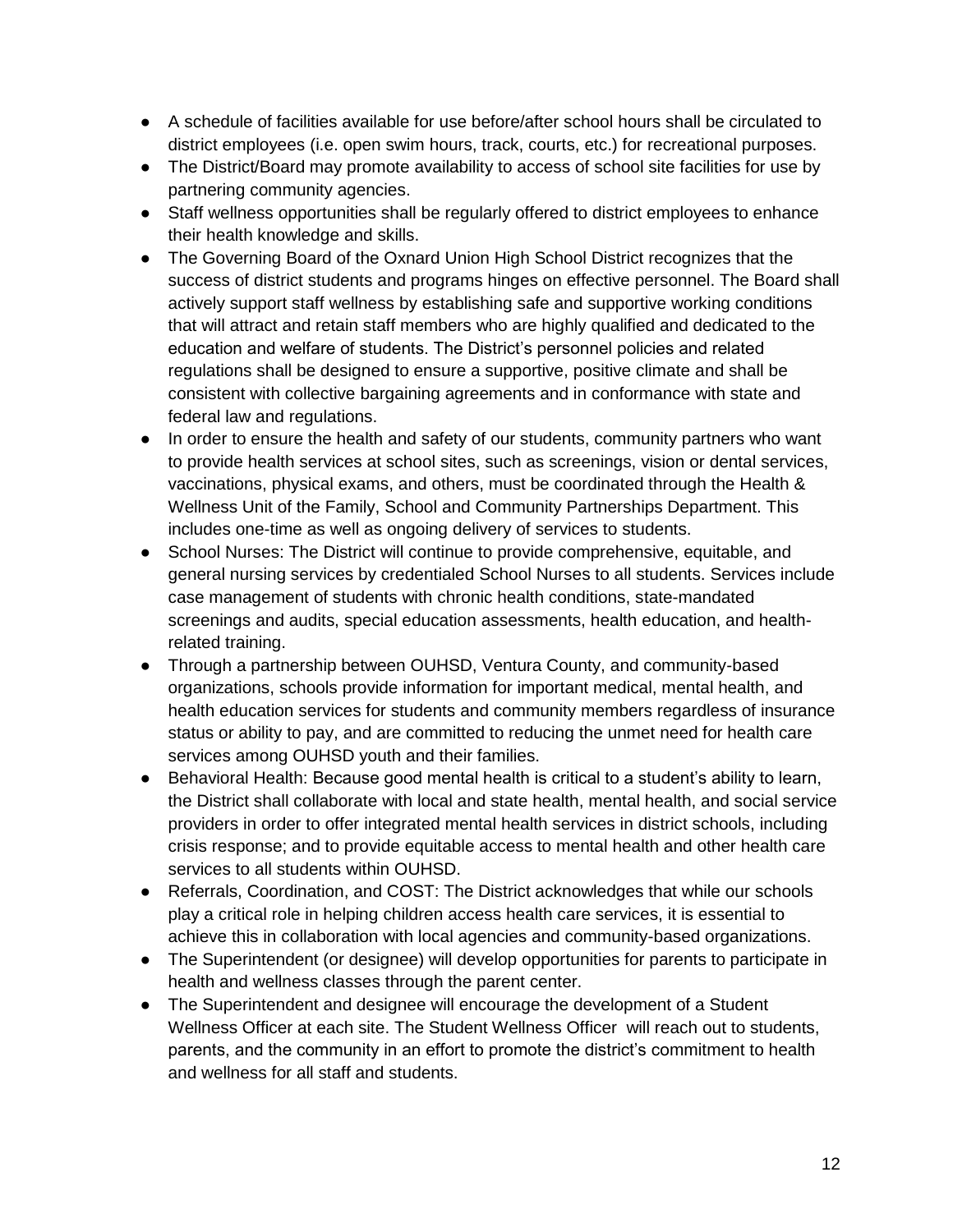- An Employee Assistance Program (EAP) is available for OUHSD staff through the Ventura County Office of Education program.
- Community-based partnerships are encouraged to promote a healthy lifestyle for OUHSD students and staff.

### **Sustainability, Implementation, Evaluation and Monitoring of the Wellness Policy**

The Superintendent shall designate one person within the District and at each school site who is charged with operational responsibility to ensure each school site complies with this policy. Schools are to utilize this policy to develop their own internal procedures to ensure compliance with the OUHSD Wellness Policy. The Superintendent (or designee) shall assess the implementation and effectiveness of this policy every year in May. The evaluations shall include:

- The extent to which District schools are in compliance with this policy.
- A description of the progress made in attaining the goals of the OUHSD Wellness Policy

The Superintendent (or designee) shall establish indicators that will be used to measure the implementation and effectiveness of district activities related to student wellness. Any curriculum used for instruction shall be Board approved, sequential, developmentally appropriate, medically accurate, and science-based or research-validated.

The District Wellness Committee will meet twice a year (at the beginning and the end of the school year) to set goals and needs of the District, as well as review end of year evaluations completed at each school site. The evaluation process shall assess whether the issues identified in the policy are making a difference on student, parent and staff awareness and to identify successes, as well as barriers to success.

In order to efficiently support, monitor and evaluate the success of the District's Wellness Policy, under the direction of the school site Principal, school site wellness councils will be created at each school site. Recommended membership shall at least include, but are not limited to parents, representatives from Health Services, Nutrition Services, students from ASB and Student Wellness Officer, school administration, school counselor, one faculty member from the health sciences and physical education departments. Meetings and goals are determined and monitored by each school site wellness council based on the varying needs of that specific school community.

One school site Wellness Council member will be required to attend each District Wellness Committee meeting as a representative of their school site. They will provide information back to their school site council and give updates to the District Wellness Committee on the results of yearly evaluations.

The District Wellness Committee will develop a wellness council tool-kit for utilization as a resource for school site wellness councils to create and sustain goals following the Wellness Policy within their school community.